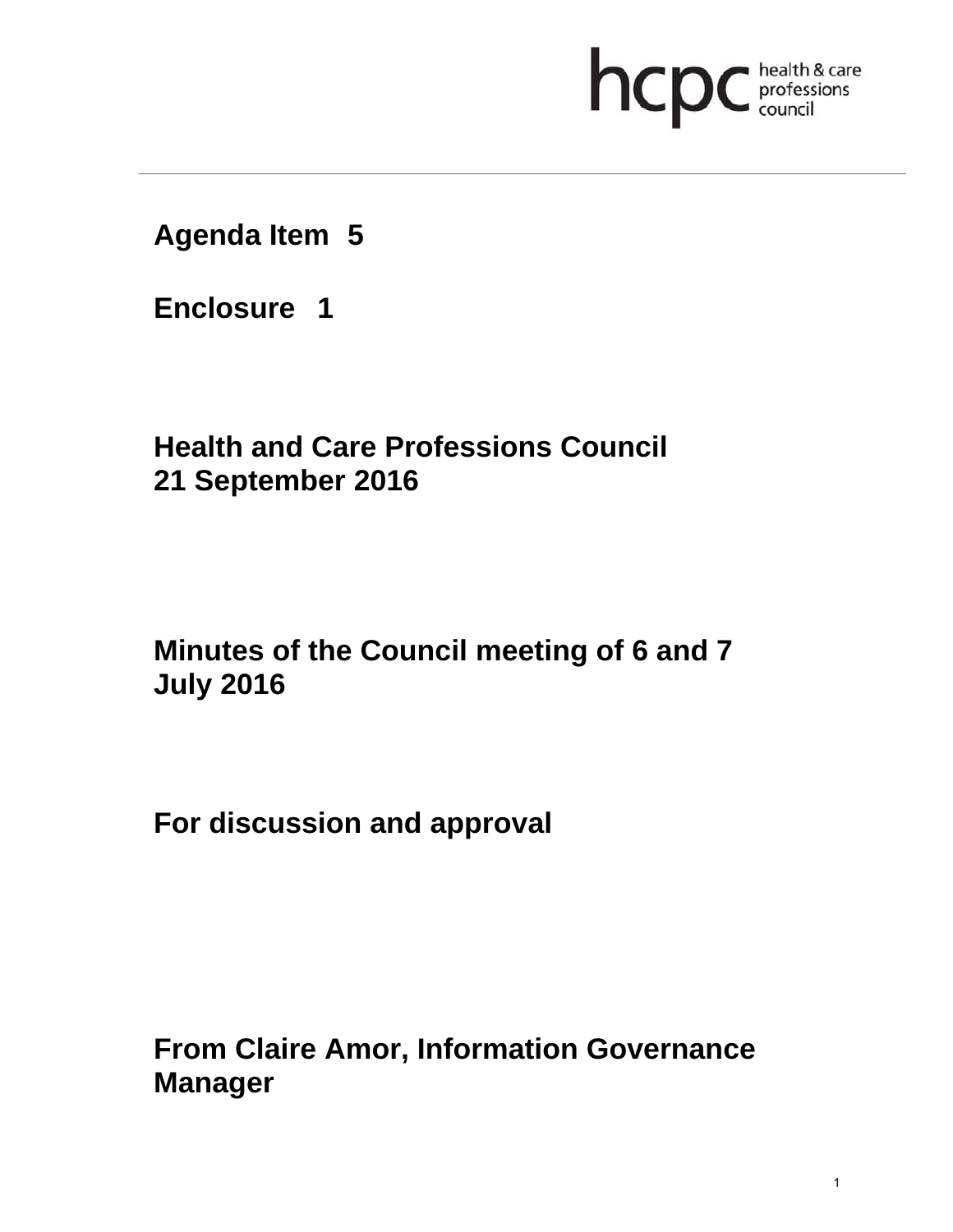# health & care hcp professions<br>council

# **Council**

**Minutes of the 106th meeting of the Health and Care Professions Council as follows:-** 

- Date: Wednesday 6<sup>th</sup> July 2016
- **Time:** 2pm

**Venue:** The Council Chamber, Health and Care Professions Council, Park House, 184 Kennington Park Road, London SE11 4BU

**Present:** Elaine Buckley (Chair) Stephen Cohen Maureen Drake Richard Kennett Sonya Lam Joanna Mussen Robert Templeton Graham Towl Joy Tweed Nicola Wood Stephen Wordsworth

#### **In attendance:**

Claire Amor, Information Governance Manager Nicole Casey, Policy Manager Guy Gaskins, Director of Information Technology Andy Gillies, Director of Finance Michael Guthrie, Director of Policy and Standards Teresa Haskins. Director of Human Resources Kelly Holder, Director of Fitness to Practise Jacqueline Ladds, Director of Communications Greg Ross-Sampson, Director of Operations Marc Seale, Chief Executive and Registrar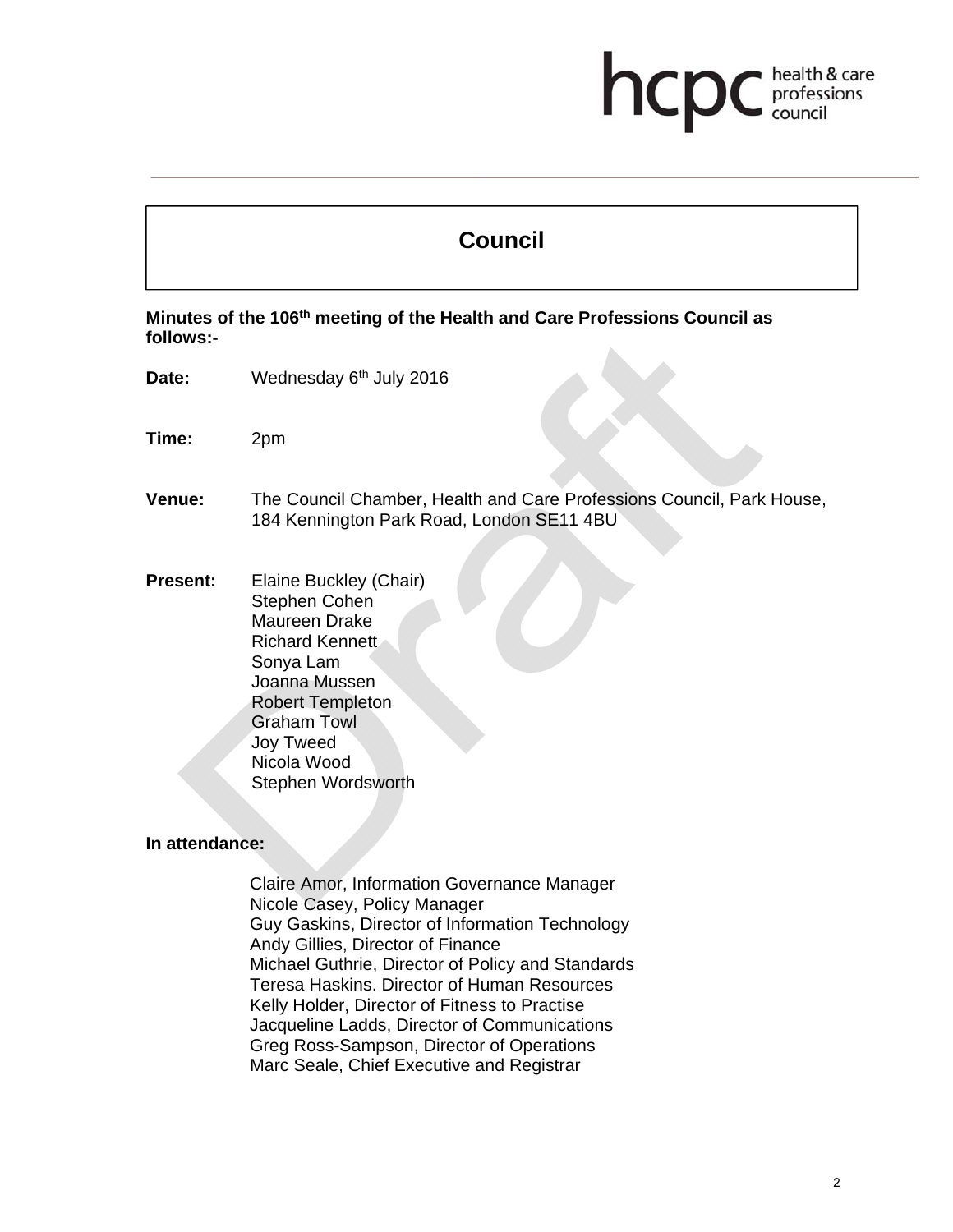# Public Agenda – Part 1

#### **Item 1.16/89 Chair's welcome and introduction**

1.1. The Chair welcomed Council members and those seated in the public gallery to the 106<sup>th</sup> meeting of Council.

#### **Item 2.16/90 Apologies for absence**

2.1 Eileen Mullan sent her apologies.

#### **Item 3.16/91 Approval of Agenda**

3.1 The Council approved the agenda.

#### **Item 4.16/92 Declaration of Members' interests**

4.1 Nicola Wood declared an interest as a non-executive Director of the Board of the Information Commissioner's Office.

#### **Item 5.16/93 Minutes of the Council meeting of 19 and 20 May 2016**

- 5.1 The Council considered the minutes of the 105<sup>th</sup> meeting of the Health and Care Professions Council.
- 5.2 The Council agreed the minutes.

# **Item 6.16/94 Matters arising**

- 6.1 The Council noted those matters arising from the meetings held on 19 and 20 May 2016.
- 6.2 The Council noted the report.

#### **Item 7.16/95 Chair**'**s report**

- 7.1 The Council received a report from the Chair.
- 7.2 The Council noted that the Chair, Chief Executive and Director of Policy and Standards attended the World Health Professions Regulation Conference on 21 and 22 May. The Council discussed the question emerging from the conference regarding risk based regulation. The Council agreed that the Audit Committee should consider the question of how risk based the HCPC's approach was at a future meeting.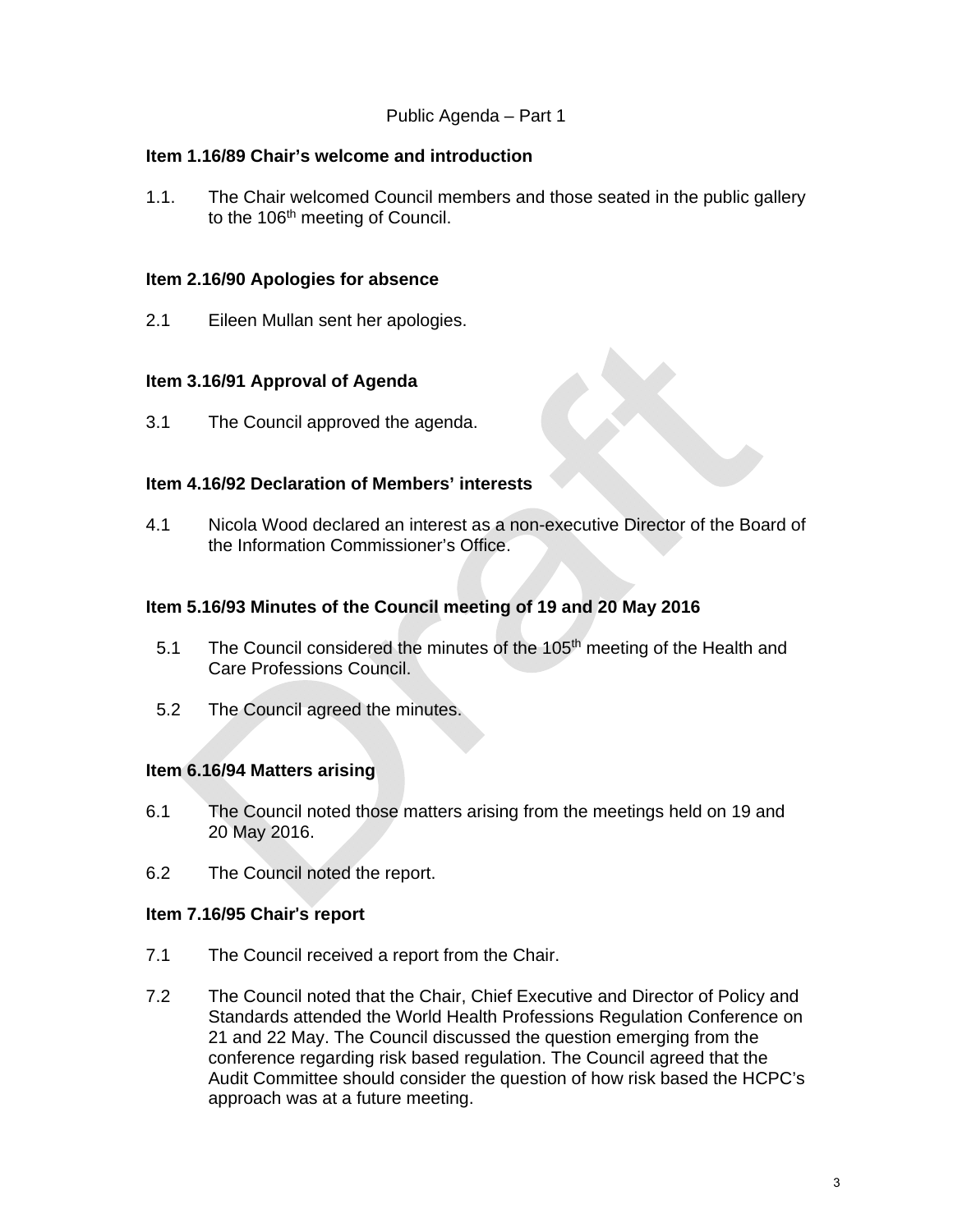- 7.3 The Council noted that the Chair would be leading a Council briefing session in September on her experiences of the IMD programme's governance sessions.
- 7.4 The Council noted the report.

#### **Item 8.16/96 Chief Executive**'**s report**

- 8.1 The Council received a report from the Chief Executive.
- 8.2 The Council discussed recent international engagement. It was noted that The New Zealand Dental Council visited the HCPC on 23 May and the HCPC visited the Ministry of Health in Toronto on 20 June. The Ministry of Health in Malaysia also visited the HCPC in June and a further three of their employees will be visiting the HCPC in August. It was noted that these organizations' faced similar issues.
- 8.3 The Council noted the report.

# **Item 9.16/97 New Regulatory body for social work**

- 9.1 The Council received a verbal update on developments following the announcement on 14 January 2016 by Rt. Hon. Nicky Morgan MP, Secretary of State for Education that a "new regulatory body for social work" would be setup in England.
- 9.2 During discussion, the following points were made:-
	- the Children and Social Work Bill was published and received its first reading in the House of Lords on 19 May 2016. The second reading took place on 14 June 2016;
	- concerns about the use of delegated powers in relation to establishing the new regulator were raised by a number of peers during the second reading;
	- a number of peers also questioned the Government's decision to establish a new regulator, and a number highlighted the HCPC's good performance as the regulator of social workers in England;
	- the House of Lords Select Committee on the Constitution published a report on the Bill on 13 June. The Committee raised concern about the appropriateness of introducing legislation which would give powers to create a regulator of social workers to the Secretary of State via regulations, rather than setting out the detail to some degree on the face of the Bill;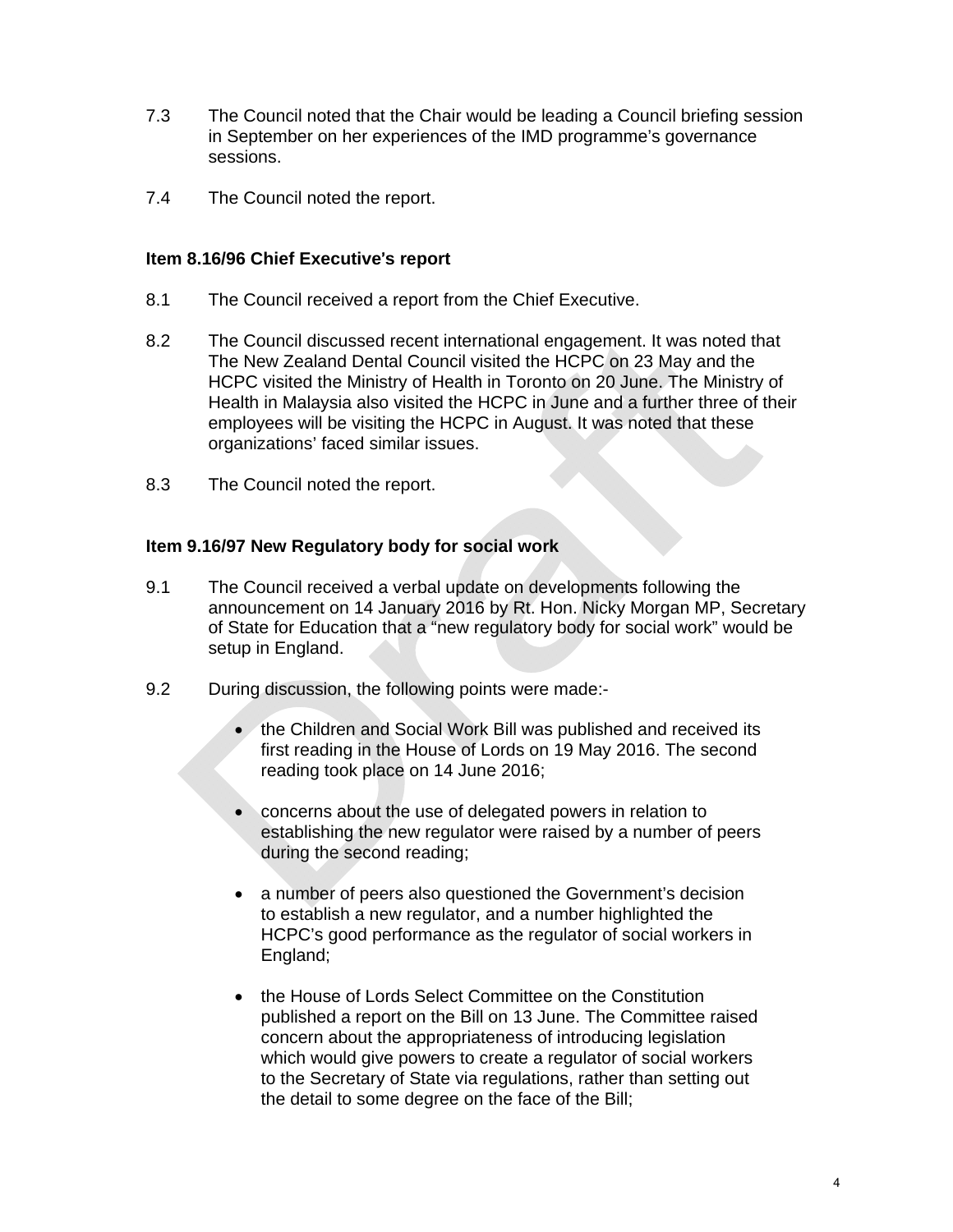- a report from the House of Lords Delegated Powers Committee recently made similar findings to Constitution Committee, criticising part two of the Bill for not including anything about 'the identity of the regulator, or about its membership and constitution';
- the next stage is the Committee stage. This is where line-by-line examination of the Bill first takes place. Amendments can be put forward and voted on. The consideration of the Bill is likely to continue into the next session of Parliament from September 2016; and
- the Council noted that a meeting with Department of Health and Department for Education officials to discuss the planned reforms to social worker regulation is currently scheduled for 11 July 2016.

#### **Item 10.16/98 Reforming health and care professional regulation**

- 10.1 The Council received a presentation form the Chief Executive regarding health and care professional regulation reform.
- 10.2 During the presentation, the following points were made:-
	- Ben Gummer MP, Parliamentary Under Secretary of State for Health, wrote to the regulatory body chairs on 26 May 2016. His letter confirms a forthcoming policy consultation which is anticipated to take place in autumn 2016;
	- the four country governments are arranging a series of five stakeholder 'pre-consultation events'. These events will take place in July and August 2016 and one of the regulators will give a short address at each of the events. The HCPC is supporting the event in Cardiff on 20 July 2016;
	- pre-consultation meetings have focused on three themes' the purpose of regulation, agile regulation and cost effective regulation. Other themes include, the number of regulators, governance, autonomy and accountability;
	- a Department of Health meeting scheduled to take place on 6 July 2016 will be focused on role the regulators might be able to play in 'prevention' of fitness to practise issues;
	- the role of regulators in prevention was discussed in the Profession Standards Authority (PSA) 'Rethinking regulation' and is likely to be a theme addressed in the forthcoming consultation. The HCPC recently commissioned research looking at the prevalence of fitness to practise concerns about paramedics and social workers engages this agenda; and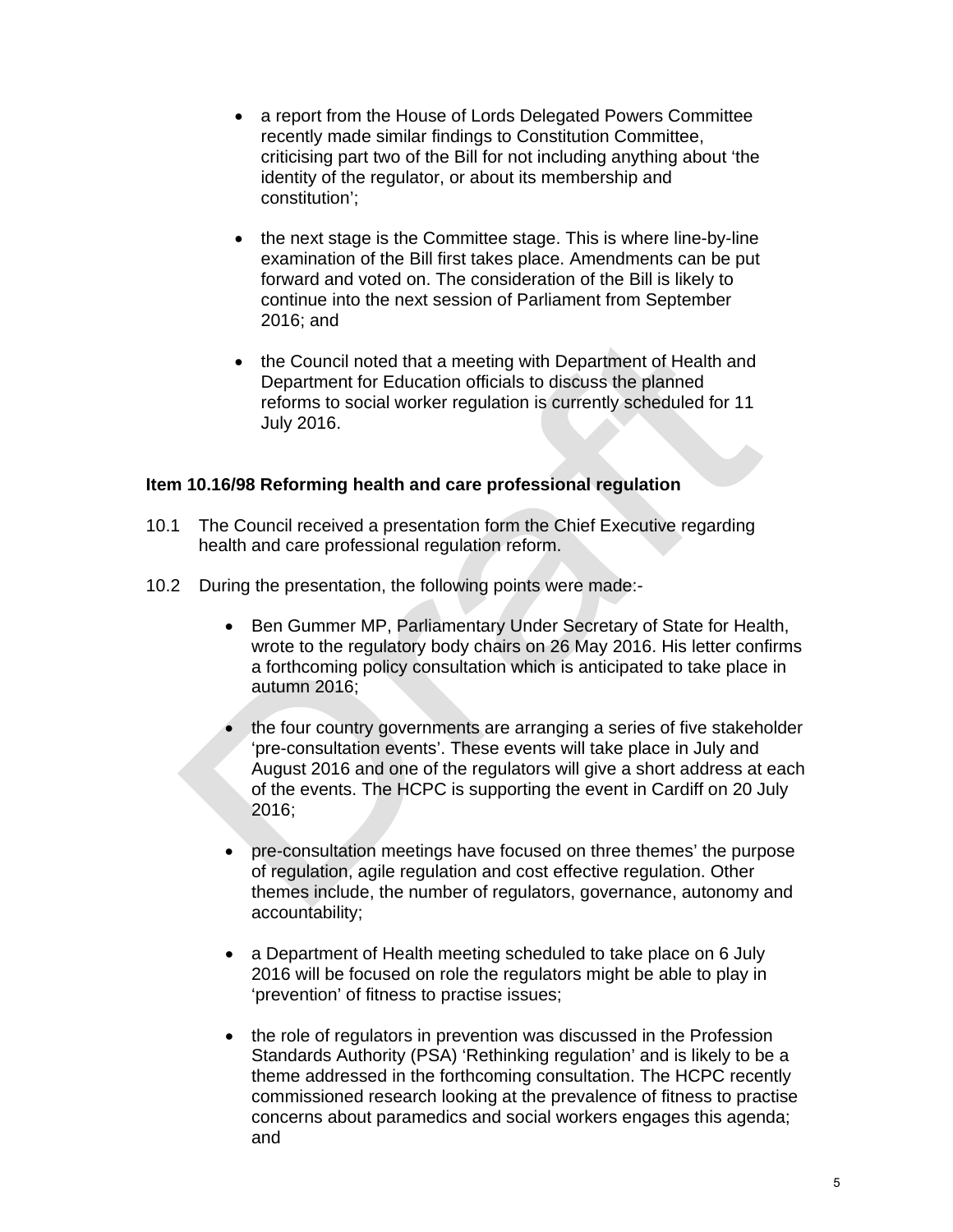- the HCPC will continue to seek legislative changed via Section 60 orders. The changes sought to fitness to practise rules could result in cost savings that could be directed to increased work on prevention.
- 10.3 The Council noted that in due course a consultation will require a response from the HCPC and so Council's views are being sought at this point to shape the Executives drafting. The Council agreed that public protection considerations should be at the forefront of any response and any proposed changes.
- 10.4 The Council agreed that having more than one regulator reduced risk in terms of organisational failure, it also enables comparison between similar organisations to be made.
- 10.5 The Council agreed that the HCPC should highlight its achievements and experiences in establishing a successful model of multi profession regulation
- 10.6 The Council discussed the theme of governance. It was agreed that four country representation on the Council was important and that the Council should not increase in size. The Council considered that the challenge in a unitary board model was clarity of responsibility and the risk of a 'two tier' structure developing with Executives and Non-Executives.
- 10.7 The Council noted that the Executive would be considering the themes outlined in the presentation as well as social worker regulation at its away day in July. It was agreed that a summary report of these discussions would be presented to the Council.
- 10.8 The Council noted that dependent on progress an update paper would be presented at the September meeting, with email updates provided in the interim.
- 10.9 The Council noted the paper.

# **Item 11.16/99 Education report**

11.1 The Council noted this paper.

# **Item 12.16/100 Minutes of the Education and Training Committee 9 June 2016**

12.1 The Council considered and approved the minutes of the public section of the 70<sup>th</sup> meeting of the Education and Training Committee.

#### **Item 13.i.16/101 Consultation on revised returning to practice guidance For discussion and approval**

13.i.1 The Council received a paper from the Executive.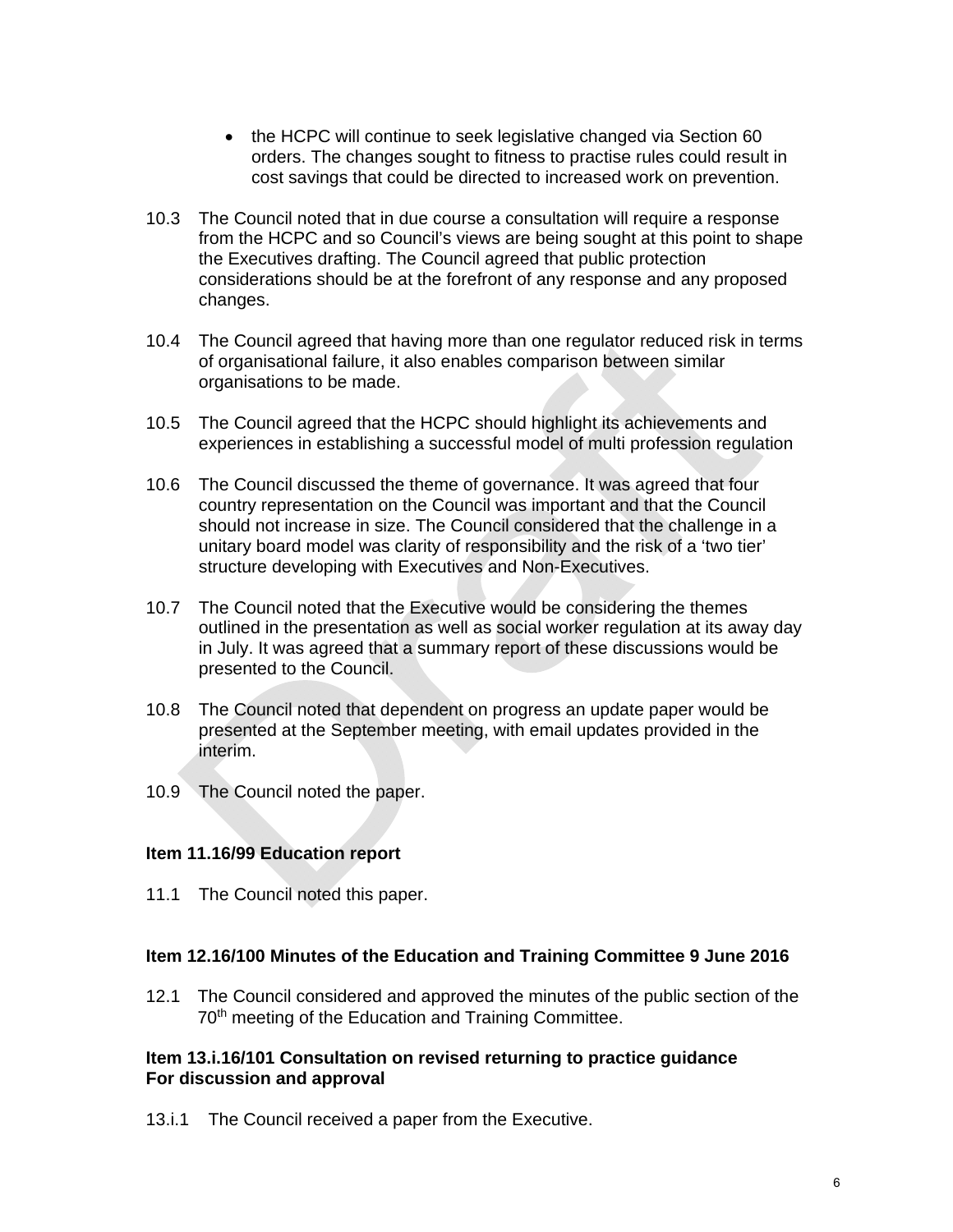- 13.i.2 The Council noted that, in late 2014, a senior manager from the Australian Health Practitioner Regulation Agency (AHPRA) on placement undertook a rapid appraisal of the HCPC's return to practice requirements and guidance. The appraisal highlighted the need for further clarity and guidance in a number of areas, and as a result the HCPC committed to reviewing the 'Returning to practice' guidance document.
- 13.i.3 The Council noted that, at its meeting in June 2016, the Education and Training Committee recommended the revised guidance and consultation document to the Council for approval. The Executive currently expects that the consultation will run for 12 weeks between mid-July and early October 2016.
- 13.i.4 The Council noted that the Education and Training Committee had requested clarification on the issue of annotations being retained by those returning to practice. It was noted that legal advice had said that requiring separate evidence for currency of skills for annotations would be out of keeping with the approach taken for the professional to judge what is required to ensure adequacy.
- 13.i.5 The Council approved the consultation document and draft revised guidance for consultation, subject to formal legal scrutiny and minor editing amendments.

#### **Item 13.ii.16/102 Consultation on revised standards of education and training (SET's) and supporting guidance**

- 13.ii.1 The Council received a paper from the Executive.
- 13.ii.2 The Council noted that, at its meeting in June 2016, the Education and Training Committee recommended the draft revised standards of education and training and the consultation document to the Council for approval. The Executive currently expects that the consultation will run for 12 weeks between 5 September and 25 November 2016.
- 13.ii.3 The Council approved the consultation document and draft revised guidance for consultation, subject to formal legal scrutiny and minor editing amendments.

#### **Item 13.iii.16/103 Outcomes on consultation on draft standards for use of exemptions by orthoptists to sell, supply and administer medicine**

- 13.iii.1 The Council received a paper from the Executive.
- 13.iii.2 The Council noted that legislative amendments which came into effect on 1 April 2016 introduced exemptions to enable orthoptists who are appropriately trained to sell, supply and administer certain prescription only medicines without the usual need for a prescription.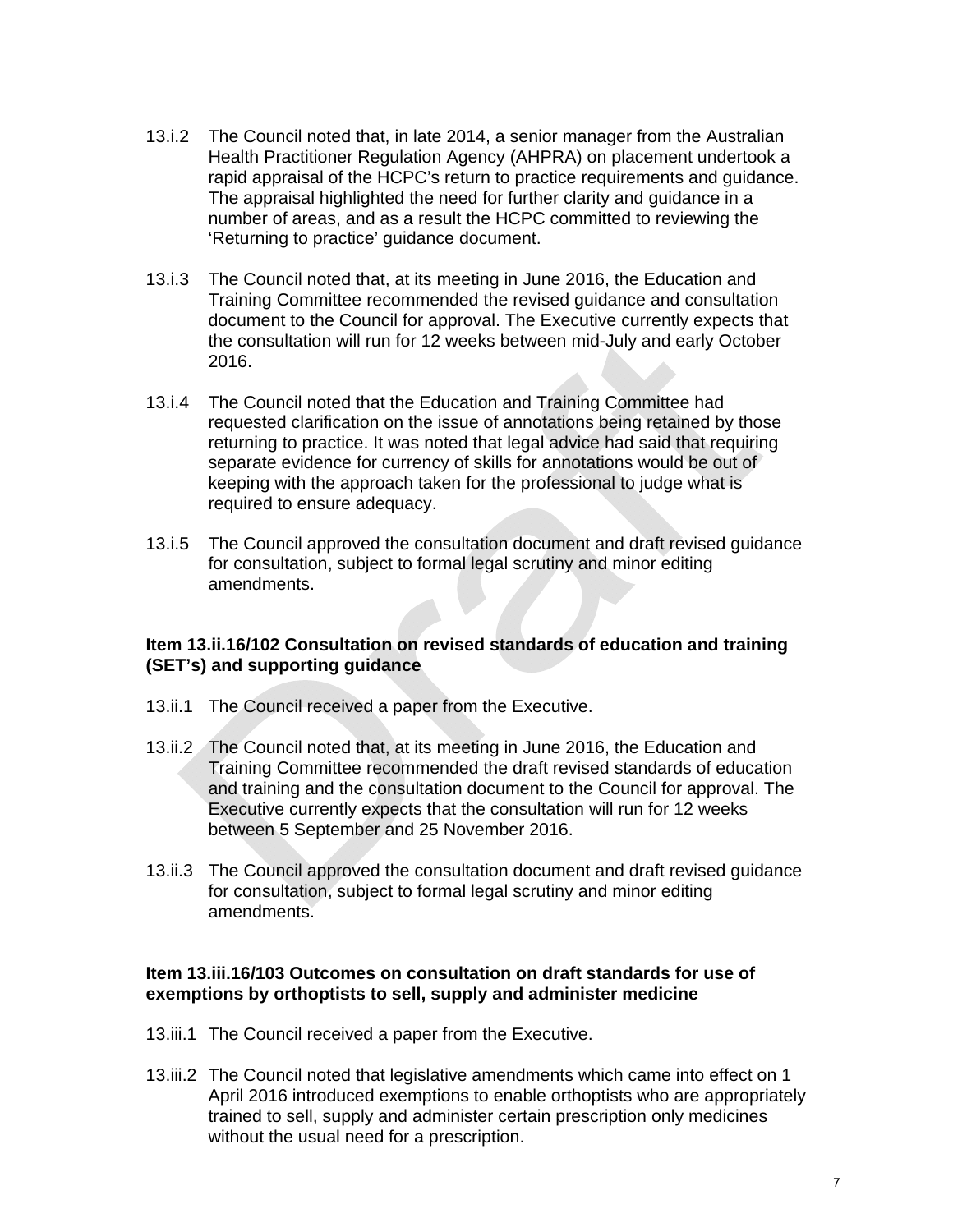- 13.iii.3 The Council noted that the HCPC ran a public consultation between 8 March and 3 May 2016 on the draft standards for the use of exemptions by orthoptists to sell, supply and administer medicines.
- 13.iii.4 The Council noted that, at its meeting in June 2016, the Education and Training Committee agreed to recommend the consultation response document and draft standards to Council for approval.
- 13.iii.5 The Council approved the text of the consultation analysis document and the standards for the use of exemptions by orthoptists, subject to minor editing amendments and formal legal scrutiny.

#### **Item 13.iv.16/104 Outcomes on consultation on renaming the 'local anaesthetic' and 'prescription only medicines' annotation for chiropodists and podiatrists**

- 13.iv.1 The Council received a paper from the Executive.
- 13.v.2 The Council noted that the HCPC ran a public consultation between 8 March and 3 May 2016 on renaming the 'local anaesthetic' and 'prescription only medicines' annotations in order to ensure that they reflect the respective exemption lists to which they refer, and also that they are easily understood by professionals and members of the public who use the online Register.
- 13.v.3 The Council noted that as a result of the consultation it is proposed that the annotation 'Local anaesthetics' becomes 'Prescription only medicines – administration' and 'Prescription only medicines' becomes 'Prescription only medicines – sale/supply'.
- 13.v.4 The Council noted that, at its meeting in June 2016, the Education and Training Committee recommended the consultation analysis document and the renaming, to the Council for approval.
- 13.v.5 The Council approved the the renaming of the annotations as set out in paragraph 13.v.2 and the text of the consultation analysis document, subject to minor editing amendments and formal legal scrutiny.

#### **Item 13.v.16/105 HCPC response to the Report of the Mid Staffordshire NHS Foundation Trust Public Inquiry – Third update on commitments**

13.v.1 The Council noted this paper.

#### **Item 14. 16/106 Communications report**

14.1 The Council noted this paper.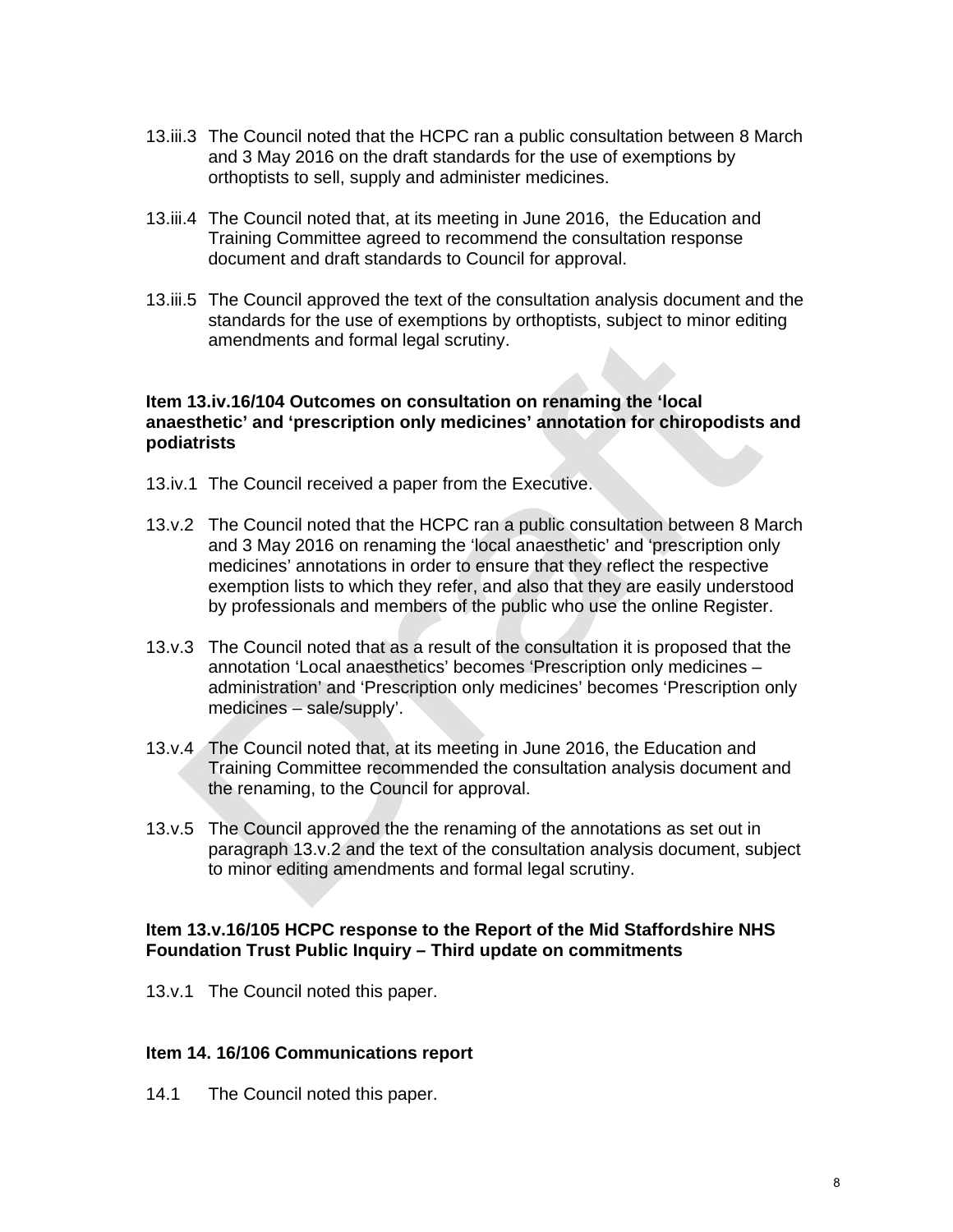# **Item 15. 16/107 Minutes of the Remuneration Committee 20 May 2016**

15.1 The Council considered and approved the minutes of the public section of the 19<sup>th</sup> meeting of the Remuneration Committee.

#### **Item 16.16/108 Any other business**

16.1 There were no additional items for consideration.

#### **Item 17.16/109 Resolution**

The Council is invited to adopt the following:

'The Council hereby resolves that the remainder of the meeting shall be held in private, because the matters being discussed relate to the following;

| <b>Item</b> | <b>Reason for Exclusion</b> |
|-------------|-----------------------------|
| 18          |                             |
| 19          | n                           |

- (a) information relating to a registrant, former registrant or application for registration;
- (b) information relating to an employee or office holder, former employee or applicant for any post or office;
- (c) the terms of, or expenditure under, a tender or contract for the purchase or supply of goods or services or the acquisition or disposal of property;
- (d) negotiations or consultation concerning labour relations between the Council and its employees;
- (e) any issue relating to legal proceedings which are being contemplated or instituted by or against the Council;
- (f) action being taken to prevent or detect crime to prosecute offenders;
- (g) the source of information given to the Council in confidence; or
- (h) any other matter which, in the opinion of the Chair, is confidential or the public disclosure of which would prejudice the effective discharge of the Council's functions.'

#### **Item 18.16/110 Minutes of the private Remunerations Committee meeting of 20 May 2016**

18.1 The Council considered and approved the minutes of the private section of the 19<sup>th</sup> meeting of the Remunerations Committee.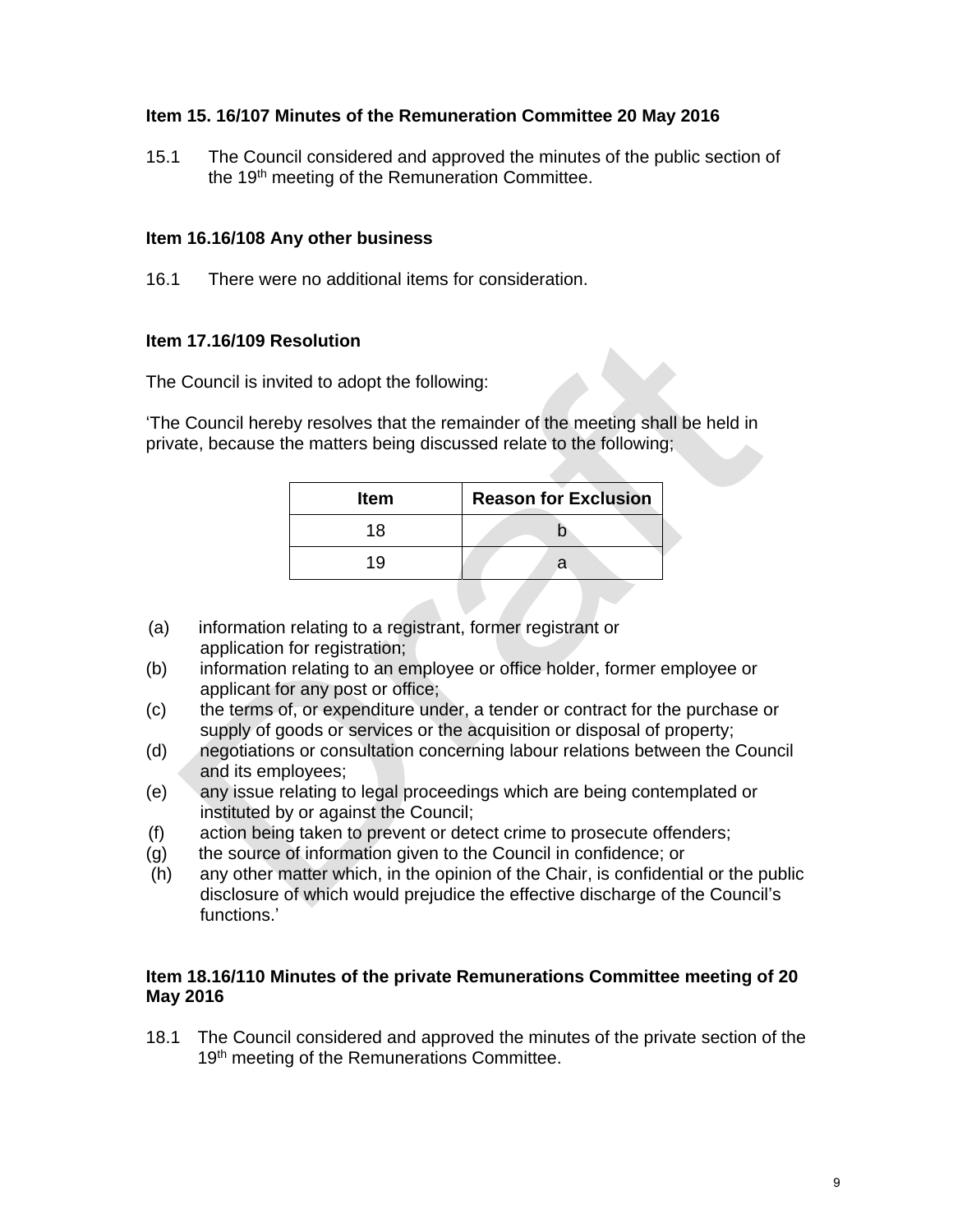# **Item 19.16/111 Minutes of the private Education and Training Committee meeting of 9 June 2016**

19.1 The Council considered and approved the minutes of the private section of the 70<sup>th</sup> meeting of the Education and Training Committee.

| Chair:     |
|------------|
| Date:<br>. |
|            |
|            |
|            |
|            |
|            |
|            |
|            |
|            |
|            |
|            |
|            |
|            |
|            |
|            |
|            |
|            |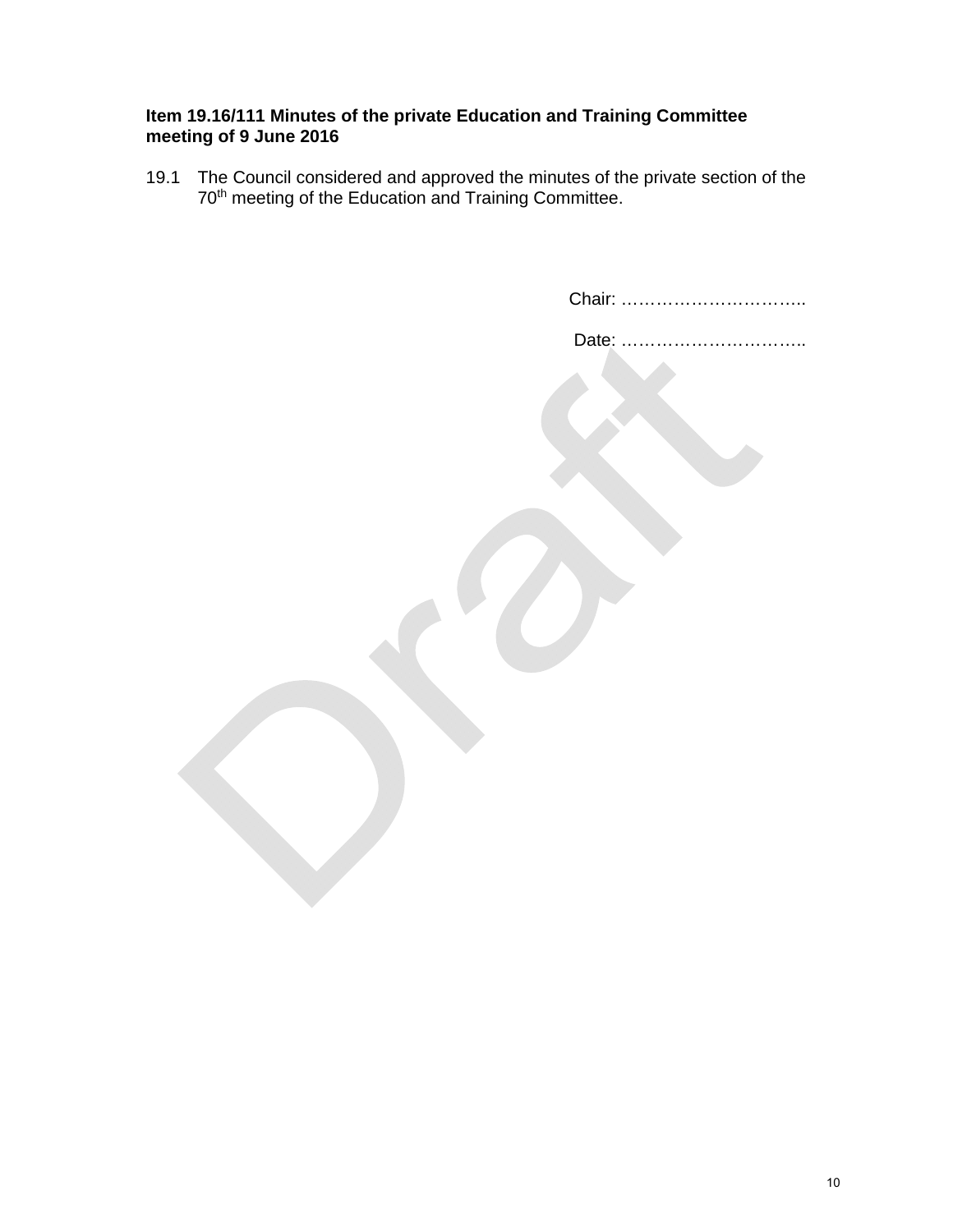# health & care hcp professions<br>council

# **Council**

**Minutes of the second day of 107th meeting of the Health and Care Professions Council as follows:-** 

- Date: Thursday 7<sup>th</sup> July 2016
- **Time:** 10am

**Venue:** The Council Chamber, Health and Care Professions Council, Park House, 184 Kennington Park Road, London SE11 4BU

**Present:** Elaine Buckley (Chair) Stephen Cohen Maureen Drake Richard Kennett Sonya Lam Eileen Mullan Joanna Mussen Robert Templeton Graham Towl Joy Tweed Nicola Wood Stephen Wordsworth

#### **In attendance:**

Claire Amor, Information Governance Manager Natalie Berrie, Registrations Manager Jonathan Bracken, Solicitor to Council Roy Dunn, Head of Business Process Improvement Brendon Edmonds, Head of Educational Development Guy Gaskins, Director of Information Technology Andy Gillies, Director of Finance Michael Guthrie, Director of Policy and Standards Teresa Haskins. Director of Human Resources Kelly Holder, Director of Fitness to Practise Zoe Maguire, Head of Adjudications Greg Ross-Sampson, Director of Operations Marc Seale, Chief Executive and Registrar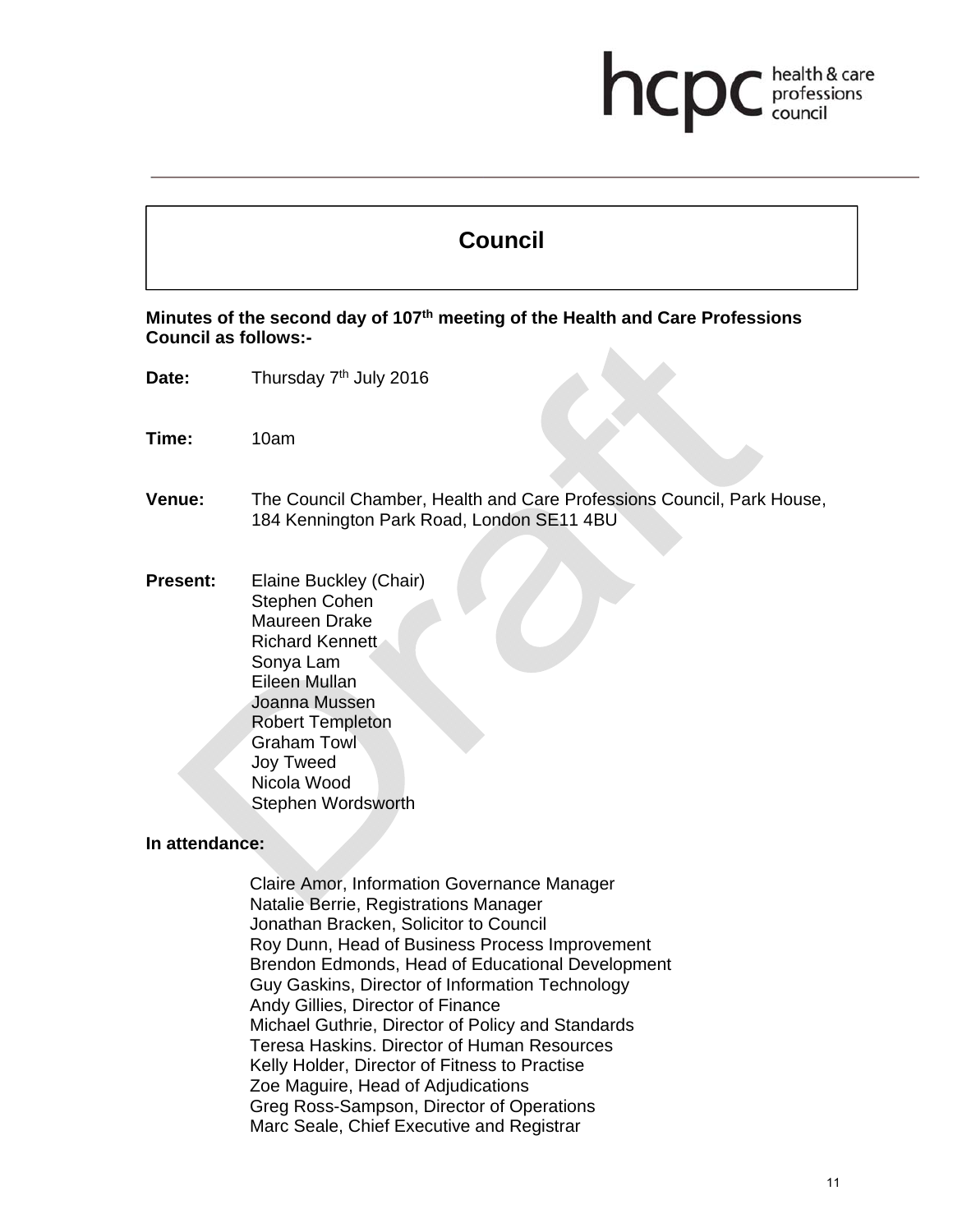#### **Item 1.16/113 Chair's welcome and introduction**

1.1. The Chair welcomed Council members and those seated in the public gallery to the second day of the  $107<sup>th</sup>$  meeting of Council.

#### **Item 2.16/114 Apologies for absence**

2.1 No apologies were received.

#### **Item 3.16/115 Approval of Agenda**

3.1 The Council approved the agenda.

#### **Item 4.16/116 Registrations numbers forecast**

- 4.1 The Council received a paper from the Executive.
- 4.2 The Council noted the contextual setting of HCPC's various documents and plans including the annual reports, the risk register, the departmental work plans and the strategic intent.
- 4.3 The Council noted that the registrant numbers forecast is revised every year and is produced in the FAST format. The model does not calculate income but is used as a basis for this process within the Finance department and also supports the financial three year plan.
- 4.4 During discussion, the following points were made:-
	- the forecast was produced before the UK EU membership referendum result was known and so this has not been considered in the forecast;
	- social workers have not been removed from the forecast as no detailed timetable has been set by the government for a new social worker regulator. The Council agreed that as the HCPC remains the regulator of social workers in England these registrants should be factored in. The Council agreed that an explanatory note should be added to the forecast document stating this rationale; and
	- possible changes as a result of a Law Commission consultation have not been included as no details are known and the plan covers 3 years and any changes are unlikely to impact in this period.
- 4.5 The Council noted that the Executive away day in July will focus on planning for social workers leaving the register and possible changes as a result of the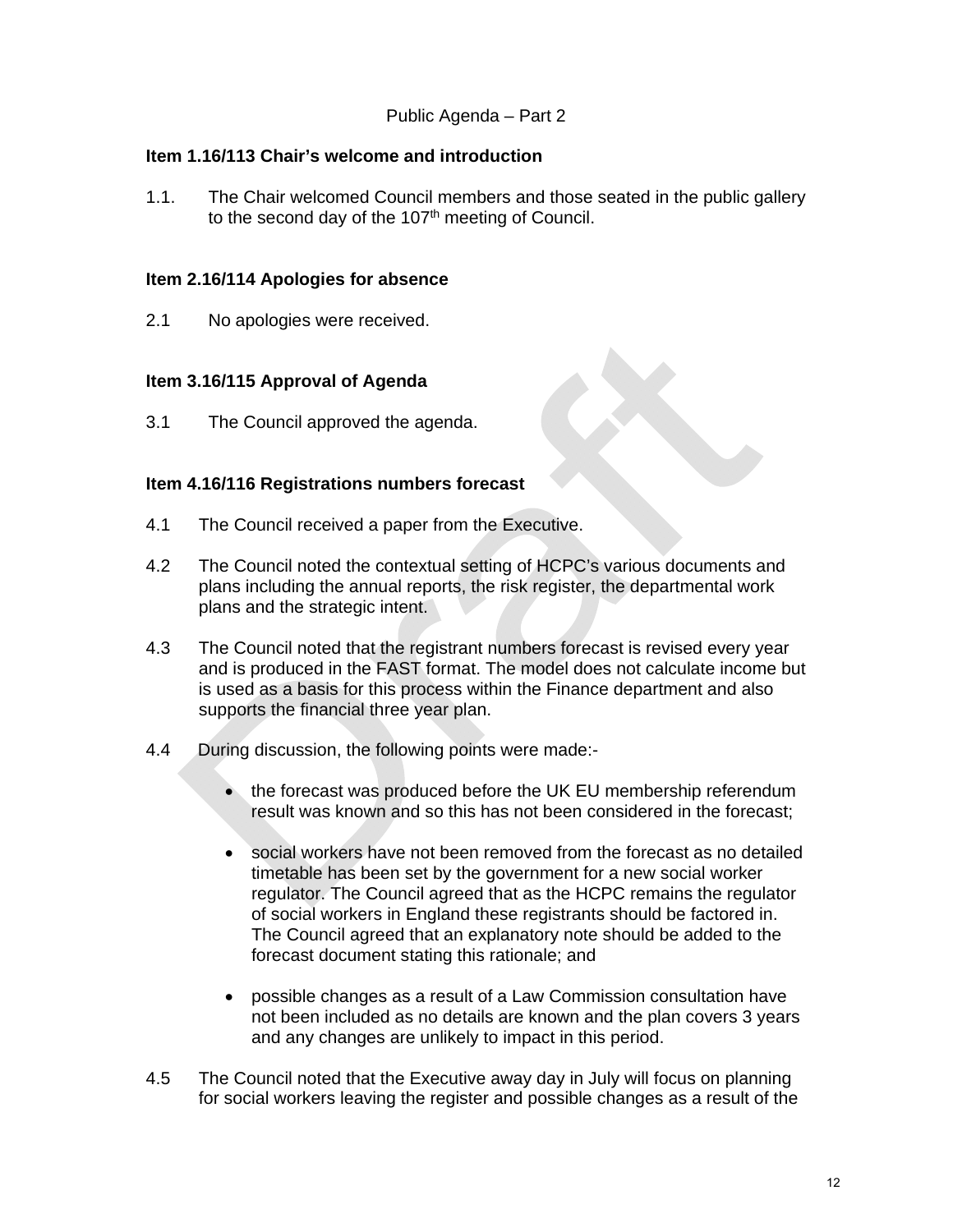Law Commission consultation. The Council requested a report on the away day activity be brought to a future Council meeting.

- 4.6 The Council discussed current government policy development. It was noted that at the Council strategy event in October, a session will focus on stakeholders which will include government.
- 4.7 The Council discussed the accuracy of the registrant forecast by reference to subsequent actual registrant numbers. It was agreed that a report on this performance would be brought to the September Council meeting.
- 4.8 The Council noted the paper.

# **Item 5.i.16/117 Finance report**

- 5.i.1 The Council received a paper from the Executive.
- 5.i.2 The Council noted the main activities of the Finance department. The report sets out the main activities of the Finance Department since the May 2016 meeting of Council. It included statistical information and highlights key work undertaken.
- 5.i.3 During discussion, the following points were noted:-
	- the PCI/DSS project has engaged a consultant to prepare a gap analysis for current card payment systems. This has indicated that changes required will not be extensive;
	- Grant Thornton's internal audit programme for 2015-16 is complete and the National Audit Office (NAO) external audit for 2015-16 is substantially complete, and neither found any major issues;
	- an un-forecasted increase in interim order applications has impacted on the FTP budget. The FTP budget undergoes a 3 month reforecast each year as actual new case numbers for the year are more certain at that point. This reforecast is currently underway;
	- anecdotally, other regulators are also seeing an increase in FTP complexity; and
	- in 2015-16 the FTP budget was delivered within 1% of the forecast.
- 5.i.4 The Council discussed the increasing complexity of the FTP caseload. It was noted that the realignment of FTP functions will enable increased efficiencies and effectiveness through specialisation. The FTP annual report will be presented to Council in September.
- 5.i.5 The Council noted the report.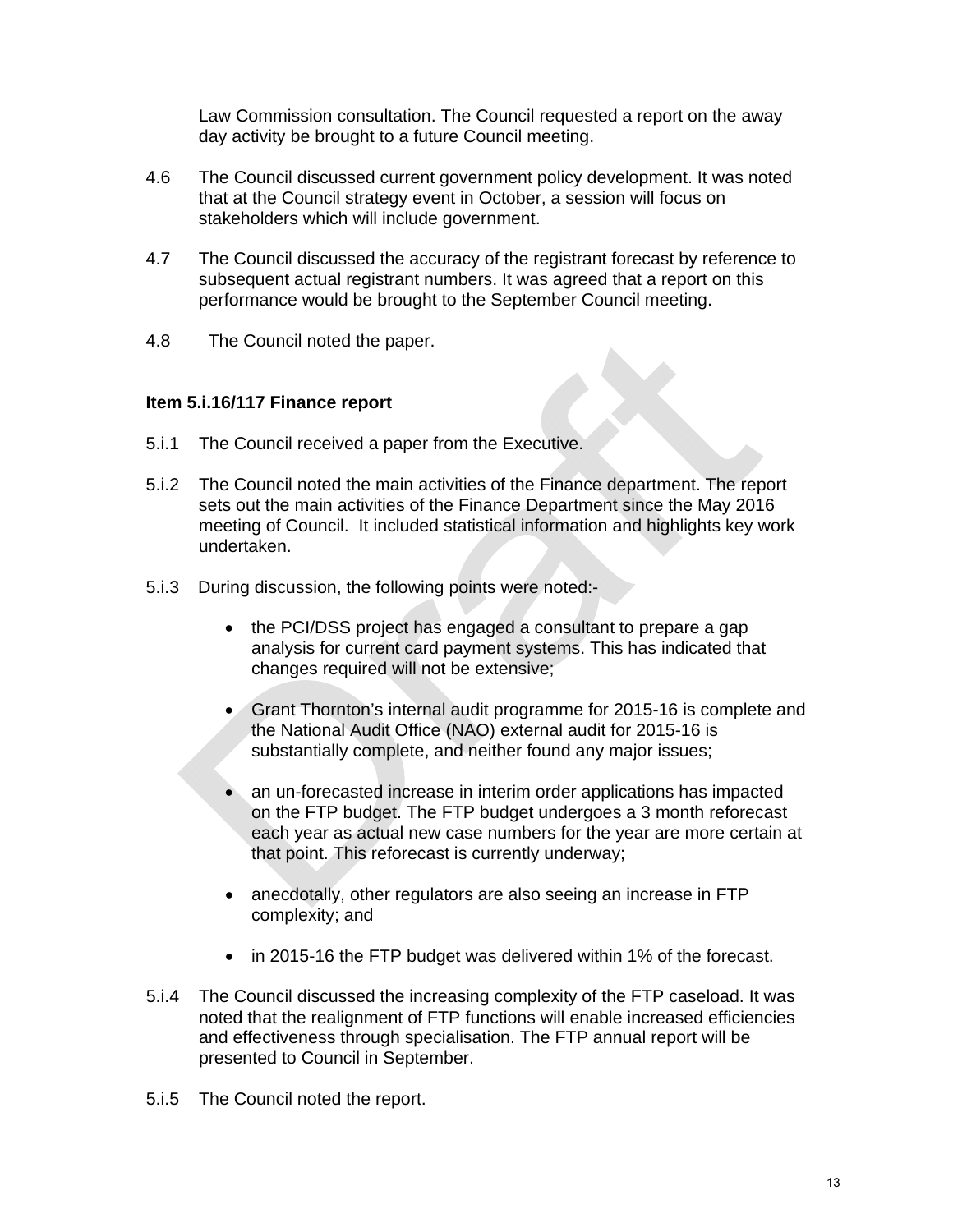#### **Item 5.ii.16/128 Three year plan**

- 5.ii.1 The Council received a paper from the Executive
- 5.ii.2 The Council noted the plan is a financial forecast which helps to ensure the financial viability of the HCPC's finances. The plan also supports the Council's approval of the Annual Report and Accounts. In approving the accounts, Council are required to consider whether the HCPC is a going concern.
- 5.ii.3 During discussion, the following points were made:-
	- the plan normally covers a five year period but, because of the uncertainty around the detail and timing of the government's plans to establish a new regulator for social workers in England, this iteration of the plan only covers three years, to 31 March 2019;
	- the Executive will update the plan to cover the full five year period when the likely impact on the HCPC of the establishment of the new regulator is clearer; and
	- the Council agreed that it would be prudent to aim to run a surplus in 2017-18 and 2018-19 in anticipation of the removal of social workers from the register and the potential significant loss of income.
- 5.ii.4 The Council agreed that the plan should be referred to as the financial plan rather than 5 or 3 year plan for clarity.
- 5.ii.5 The Council approved the plan.

#### **Item 5.iii.16/119 National Audit Office (NAO) report to those charged with governance**

- 5.iii.1 The Council received a paper from the NAO.
- 5.iii.2 The Council noted the NAO's audit completion report summarised the key matters from their audit of the 2015-2016 HCPC Financial Statements.
- 5.iii.3 The Council noted that the NAO have raised a medium priority recommendation regarding the granularity of the management accounts. The Executive will consider the recommendation and a formal response will be provided to the next Audit Committee meeting in September. The Council agreed that it considered the information provided in the management accounts to be appropriate.
- 5.iii.4 The Council agreed that the uncorrected errors in the 2015-16 financial statements identified in the NAO's report should not be corrected, since those errors were immaterial.
- 5.iii.5 The Council discussed the report and noted its contents.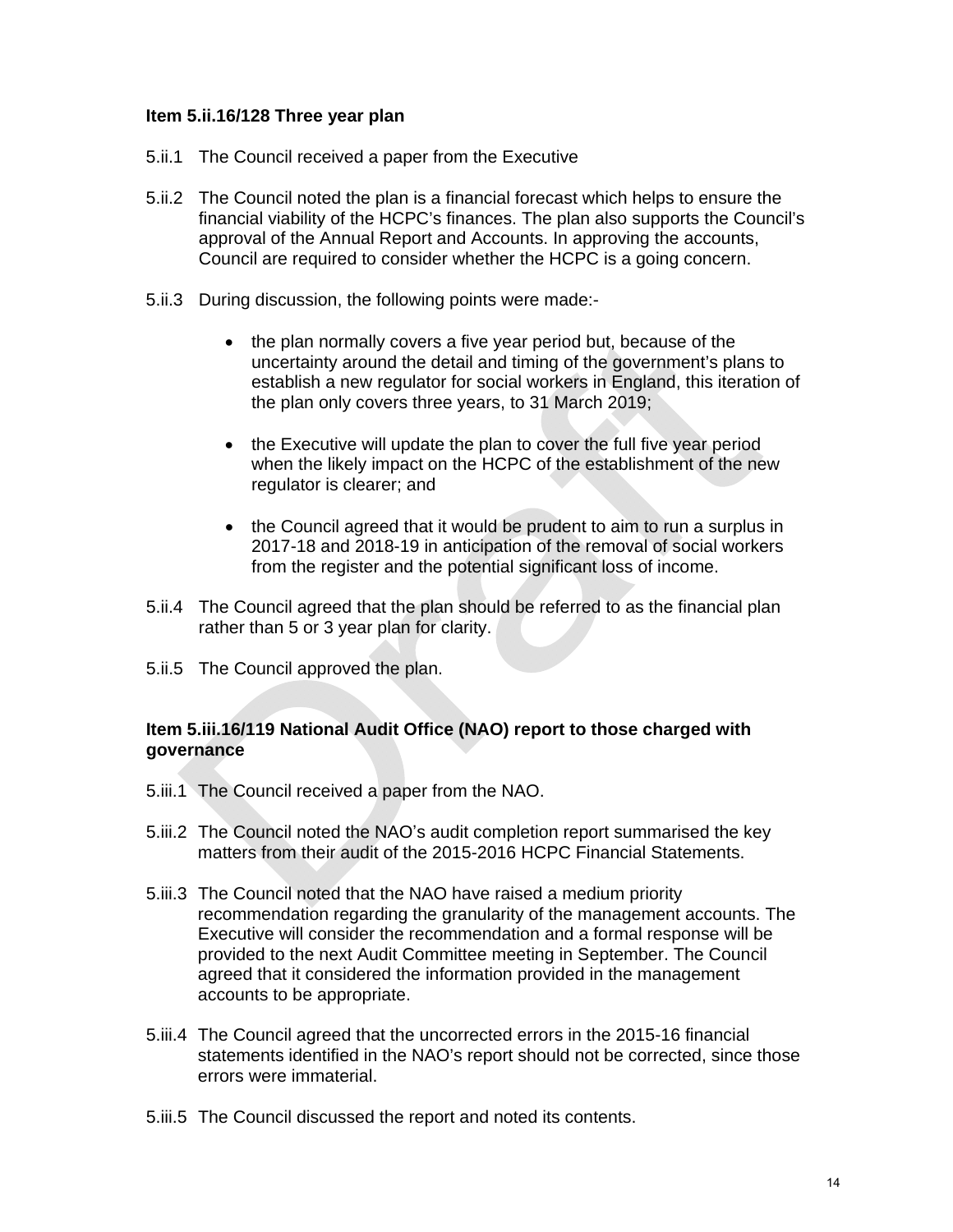# **Item 5.iv.16/120 2015 – 16 Annual Report and Accounts**

- 5.iv.1 The Council received a paper from the Executive.
- 5.iv.2 The Council noted the NAO had substantially completed their audit and expect to give an unqualified audit report.
- 5.iv.3 The Council discussed the potential impact on the HCPC of the UK leaving the European Union as per the recent referendum result. The Council agreed that it was not possible to quantify a potential impact at this early stage and the annual report should not be amended in light of this.
- 5.iv.4 The Council discussed the use of the annual report and accounts. It was noted that these were not used as a promotional document. The Council noted that the Communications Department intend to produce a publication 'An introduction to the Health and Care Professions Council' which will explain the role of the HCPC and its key functions.
- 5.iv.5 The Council discussed and approved the Annual Report and Accounts 2015- 2016.

#### **Item 6.16/121 Minutes of the Audit Committee of 16 June 2016**

- 6.1 The Council considered the minutes of the  $53<sup>rd</sup>$  meeting of the Audit Committee.
- 6.2 The Council noted the minutes.

#### **Item 7.i.16/122 Operations report**

7.i.1 The Council noted this item.

#### **Item 7.ii.16/123 Trends in International Applications**

- 7.ii.1 The Council received a paper from the Executive.
- 7.ii.2 The Council noted that the paper was presented in order to draw the Council's attention to a trend in the volume of International registrations. It describes how HCPC processes International registrations and the approach taken to forecast, monitor and manage significant changes in demand.
- 7.ii.3 During discussion the following points were made:
	- additional costs associated with an unforecasted rise in International registrations are always offset by the International registrations scrutiny fee which covers all the direct and indirect costs associated with processing an application;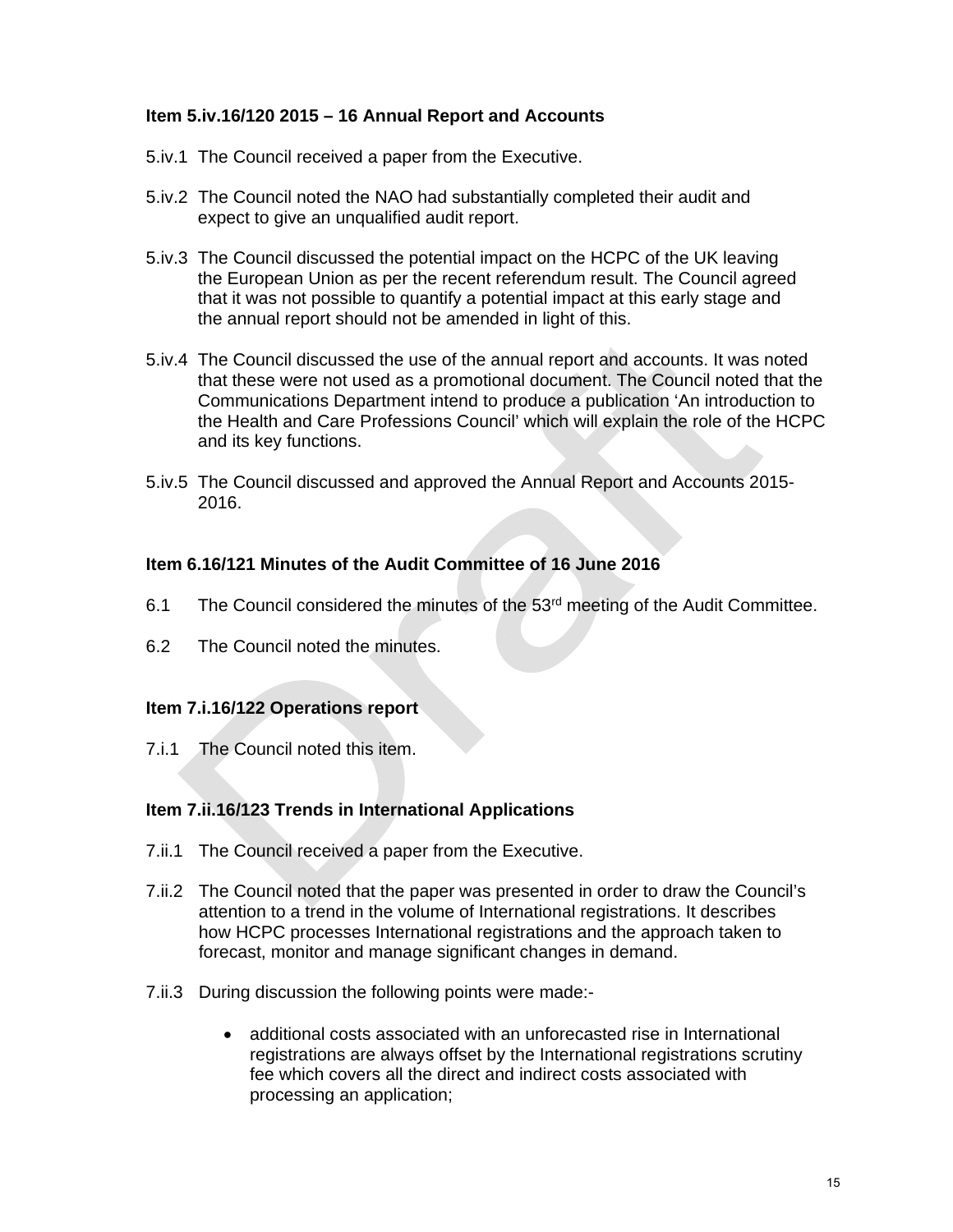- the impact of the UK leaving the EU on international registrations is currently unknown, impact will be considered by the Executive; and
- the HCPC's remit does not extend to workforce planning but data can be used to inform decision makers.
- 7.ii.4 The Council discussed the report and noted its contents.

#### **Item 8.16/124 Continuing Professional Development Audit Report 2013-15**

- 8.1 The Council received paper from the Executive
- 8.2 The Council noted that this is the fourth report on the CPD audit process. It reviews of the 16 professions audited between 2013 and 2015 including social workers in England who have been audited for the first time.
- 8.3 The Council noted that the report was recommended for approval by the Education and Training Committee at its meeting in June 2016
- 8.4 The Council discussed the report and noted its contents.

#### **Item 9.i.16/125 Policy and Standards report**

9.i.1 The Council noted this item.

#### **Item 9.ii.16/126 Audit of final fitness to practise decisions 1 October 2015 – 31 March 2016**

- 9.ii.1 The Council received a paper from the Executive.
- 9.ii.2 The Council noted that the purpose of the audit is to review the quality of decisions reached by fitness to practise committee panels. The audit covered the period 1 October 2015 through 31 March 2016.
- 9.ii.3 The Council discussed the audit's usefulness to the organisation. It was noted that its assists the Policy team in understanding FTP considerations and acts as an assurance to FTP as well as a training aid for Partners.
- 9.ii.4 The Council noted that feedback from panelists, registrants and complainants involved in hearings is a separate work stream. It was agreed that a paper on this feedback would be presented to Council in December 2016.
- 9.ii.5 The Council agreed that a similar audit should take place for future registration appeals.
- 9.ii.6 The Council discussed the report and noted its contents.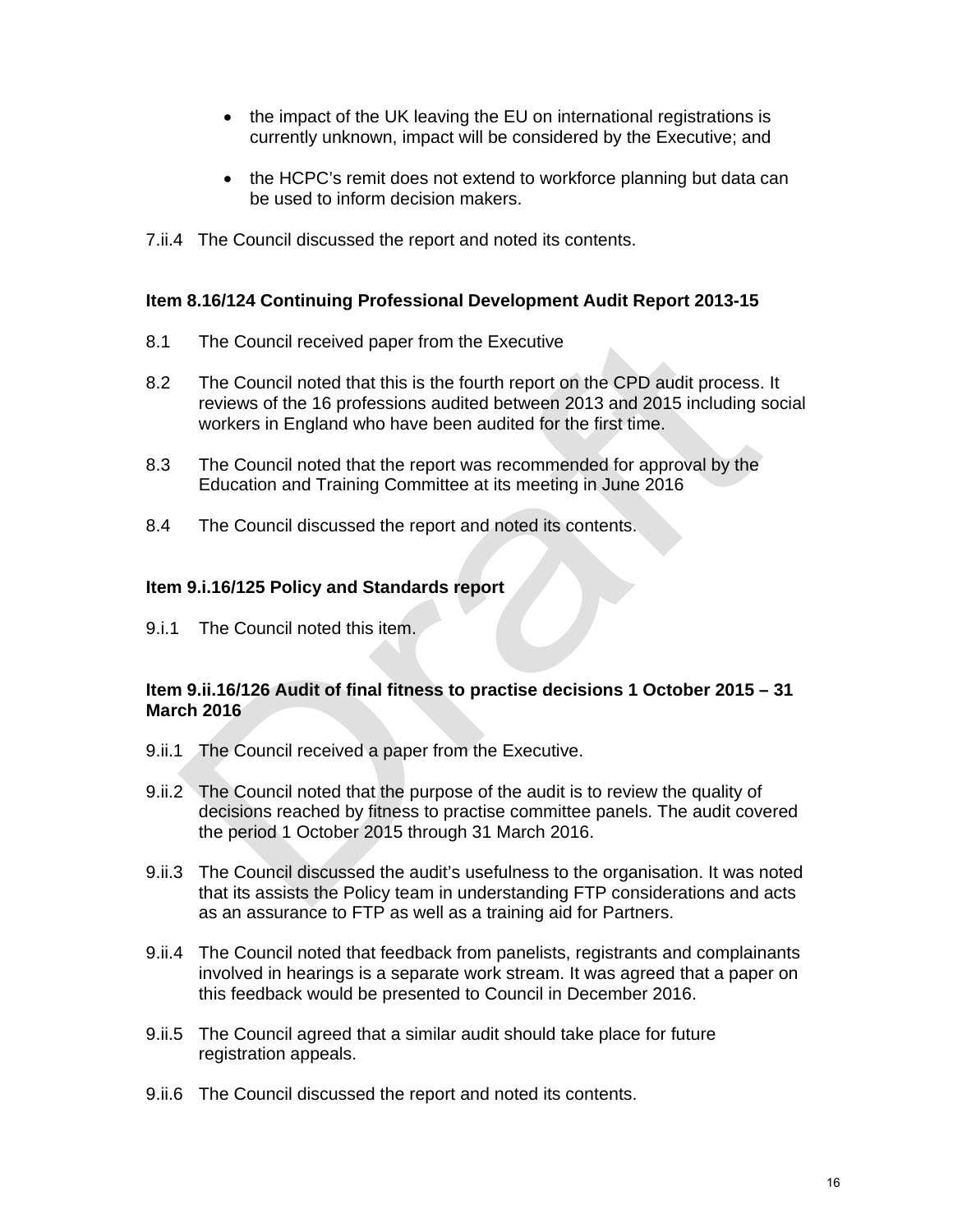# **Item 9.iii.16/127 Regulation of physician associates and physician assistants (anaesthesia)**

9.iii.1 The Council noted this item.

#### **Item 10.16/128 Fitness to Practise report**

10.1 The Council noted this item.

#### **Item 11.16/129 Health and Care Professions Tribunal Service**

- 11.1 The Council received a paper from the Executive.
- 11.2 The Council noted that, at its meetings in September 2014, March 2015 and February 2016, the Council considered papers in relation to enhancing independence in adjudication. The Council is now asked to approve the establishment of the Health and Care Professions Tribunal Service.
- 11.3 The Council noted that the Standing Orders will be amended to insert 'subject to any policy established by the Council'
- 11.4 The Council discussed the terms of reference for the Tribunal Advisory Committee. It was noted that the Council is able to delegate more authority to the Tribunal Advisory Committee in the future if this is deemed appropriate. The Council agreed to review this relationship when the service has been running for two years. The Council noted that this could form an area for internal audit focus at that time.
- 11.5 The Council resolved that:-
	- the Practice Committees of the Health and Care Professions Council are from 7 July 2016 to be known collectively as, and to conduct all proceedings under Part V of the Health and Social Work Professions Order 2001 under the name of, the Health and Care Professions Tribunal;
	- the revised Standing Orders for Committees of the Health and Care Professions Council put before the Council today are adopted and are to be incorporated into the HCPC Code of Corporate Governance and the previous Standing Orders are revoked;
	- the revised Scheme of Delegation put before the Council today is adopted and is to be incorporated into the HCPC Code of Corporate Governance and the previous Scheme is revoked; and
	- the Chair, acting on behalf of the Council, has delegated authority to approve arrangements for the recruitment, selection and nomination of members of the Tribunal Advisory Committee.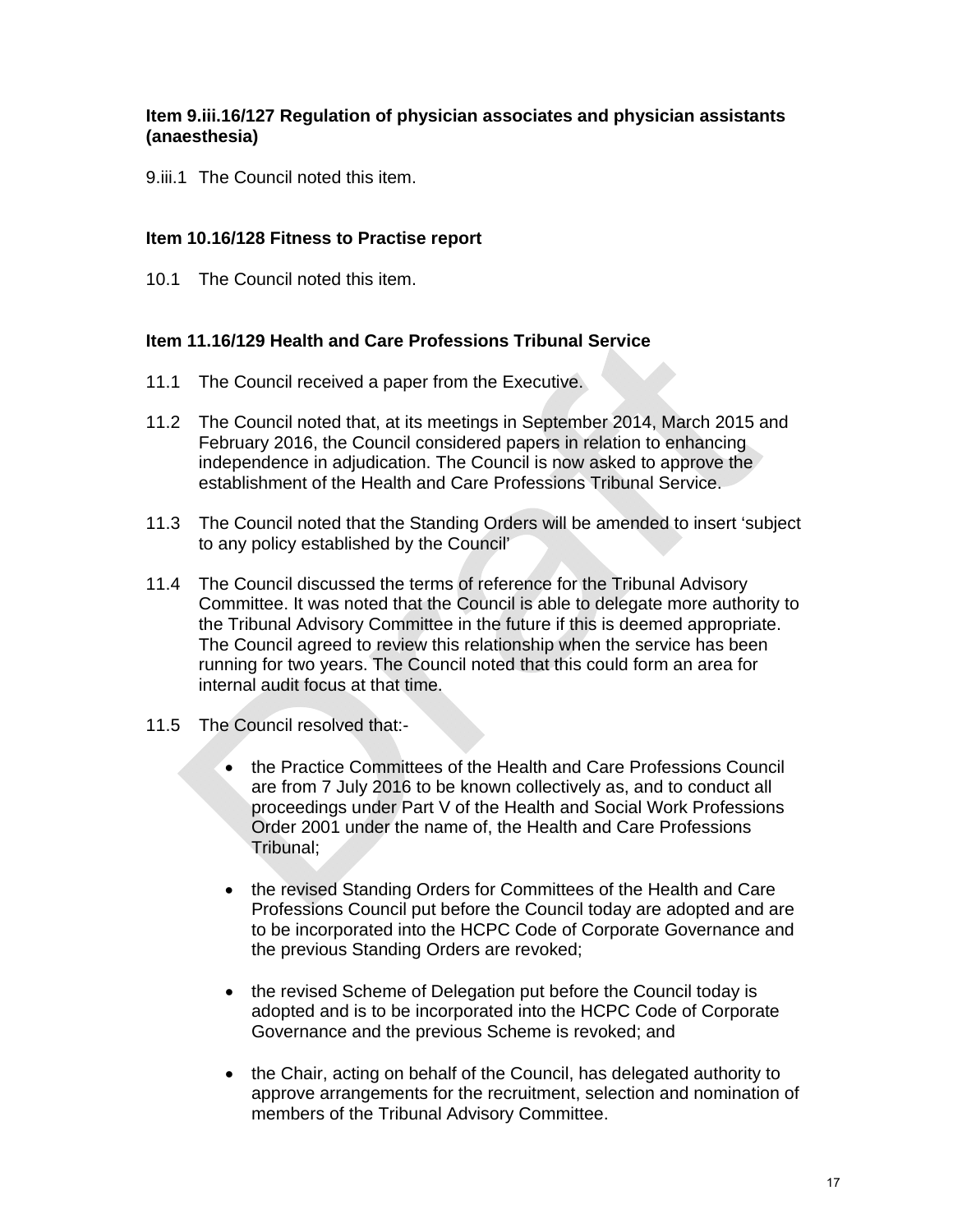# **Item 12.16/130 Secretariat report**

12.1 The Council noted this item.

# **Item 13.i.16/131 Human Resources and Partners report**

13.i.1 The Council noted this item.

#### **Item 13.ii.16/132 Appointments process for Council members**

- 13.ii.1 The Council received a paper from the Executive.
- 13.ii.2 The Council noted and approved the proposed composition of the assessment and selection panel as set out in paragraph 6 of the paper.

#### **Item 13.iii.16/133 Council Members performance and development review**

13.iii.1 The Council noted this item.

#### **Item 14.16/135 Information Technology report**

14.1 The Council noted this item.

#### **Item 15.16/136 Chief Executive**'**s Summary of key issues**

15.1 The Council noted the Chief Executive's summary.

#### **Item 16.16/137 Any other business**

16.1 There were no additional items for consideration.

#### **Item 17.16/138 Meeting evaluation**

- 17.1 The following points were discussed:-
	- the Council agreed that having some departmental reports to note allowed them to continue to develop their role of strategic oversight
	- the need to hold occasional private discussions as well as public was noted;